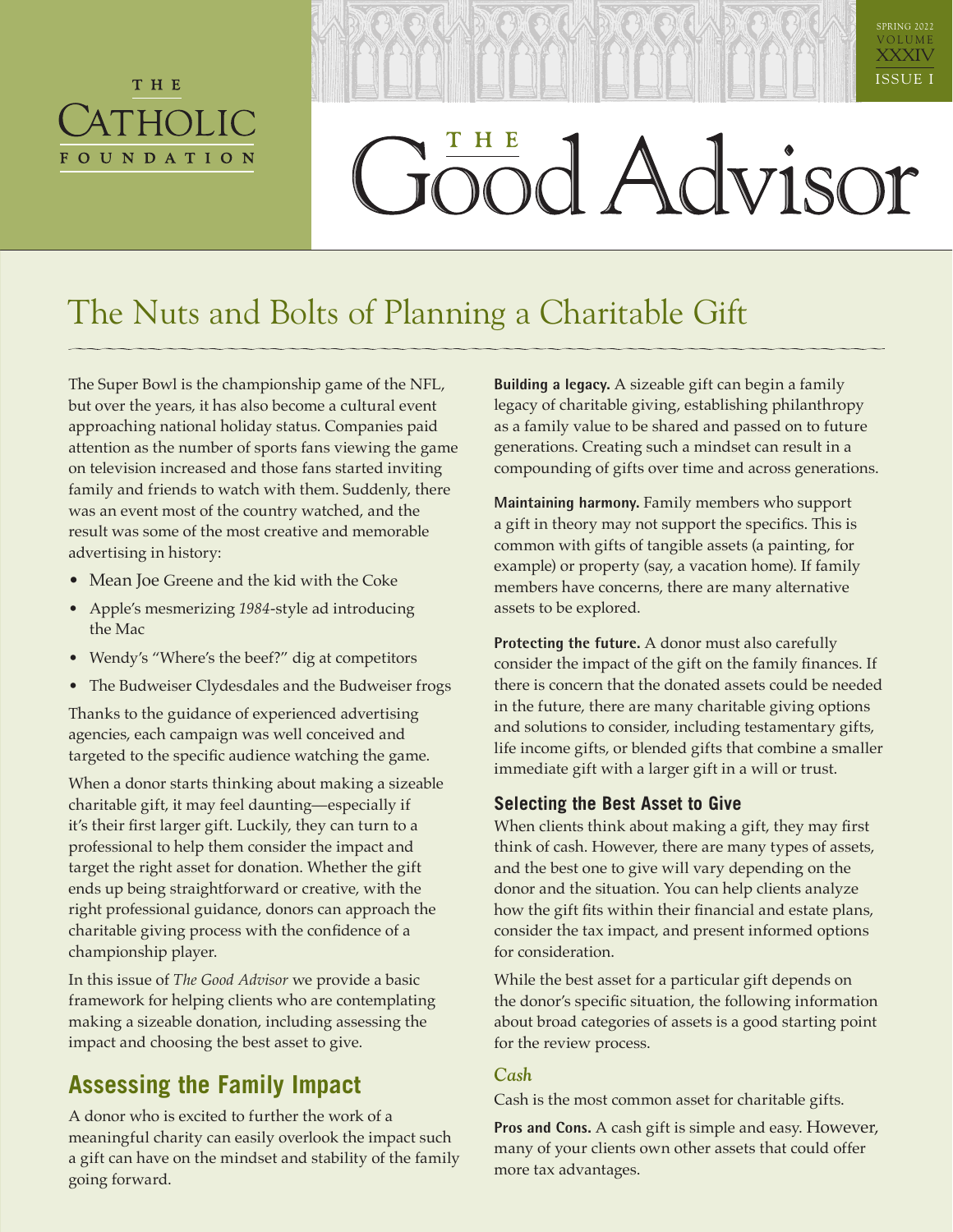**Best Uses.** Cash works well for smaller annual contributions, or for more substantial gifts when an individual has received a large performance bonus, inheritance, or other cash infusion. At these times, the donor may benefit from an income tax charitable deduction to offset the relatively outsized tax liability.

**Deduction Limitation.** 60% of AGI.1

#### *Securities*

A gift of securities is the most common non-cash gift. Donors typically give publicly traded stocks, but may also give bonds, mutual fund shares, or closely held stock.

**Pros and Cons.** This is a fairly easy gift to make, particularly if the stock is listed on one of the major exchanges or actively traded over the counter. However, some securities (such as closely held stock) require more attention to properly value the gift.

**Best Uses.** A donation of securities can help rebalance a portfolio due to changes in the market or in the donor's risk tolerance. In addition, highly appreciated stock held long term avoids capital gains tax when donated to charity—a potentially huge advantage. (On the other hand, depreciated securities do not make good gift assets. The donor should instead sell these assets, deduct the loss, then use the sale proceeds to make a cash donation.)

**Deduction Limitations.** The charitable deduction for a gift of securities to a public charity depends on the length of time the donor owned the securities.<sup>2</sup>

- Short-term securities (held for one year or less)—50% of AGI3
- Long-term securities (held for more than one year)— 30% of AGI4

In either case, the donor can deduct the excess amount in subsequent years (up to five years).

**Reduction Rules.** A gift of short-term securities made to a public charity must be reduced by the amount of ordinary income that would have been realized if the securities had been sold.<sup>5</sup> A similar gift of long-term securities can be deducted for the full fair market value (FMV) on the date of the gift.6

**Appraisal Requirements.** Gifts of closely held stock require an appraisal that accounts for certain factors, including market price, book value, financial condition, earnings and dividend-paying capacity, previous sales of stock, the size of the block of securities to be valued, and the economic outlook.7

#### *Retirement Accounts*

Most people have a retirement plan account, such as a 401(k) or an individual retirement account (IRA), but people don't always think of using these assets to make a charitable gift.

**Pros and Cons.** Clients rely on these assets to provide income in retirement and often expect to pass anything remaining at death on to loved ones. However, retirement assets can be taxed twice—once in the estate and once to the recipient—making them a good candidate for a charitable gift. In addition, gifting retirement assets can avoid the complex rules that govern distributions or transfers of the assets after the account owner's death.

**Best Uses.** There are two ways to make gifts of retirement assets, each with distinct benefits.

- (1) **Qualified Charitable Distributions (QCDs).** A QCD is a direct transfer by someone over age 70½ from an IRA to a qualified charity (not a Donor Advised Fund or a §509(a) Supporting Organization).8 The QCD must be a gift that would otherwise have qualified for a charitable income tax deduction.<sup>9</sup> A person can direct up to \$100,000 per year in this manner (annual aggregate amount), but contributions made after age 70½ count against QCD amounts. The distributed amount does not qualify for a charitable deduction, but it is excluded from income for federal tax purposes. Furthermore, the distribution counts toward the taxpayer's annual RMD if one is due.
- (2) **Beneficiary Designations.** Using a beneficiary designation form to name the charity as a sole, partial, or contingent beneficiary of an IRA or qualified retirement plan account is an attractive and straightforward way to make a testamentary charitable gift. This designation controls the distribution of the account at death (instructions left in a will or trust have no effect unless the assets are left to the estate or the trust).

#### *Real Estate*

Residential or commercial real estate held long term is an asset with great potential for charitable giving.

**Best Uses.** Clients who own property they no longer want or need may find it beneficial to donate, particularly if the property is highly appreciated in value. It is also possible to make a gift of a remainder interest in a personal residence or farm, which provides a current income tax deduction for the charity's future interest with no current change in lifestyle.10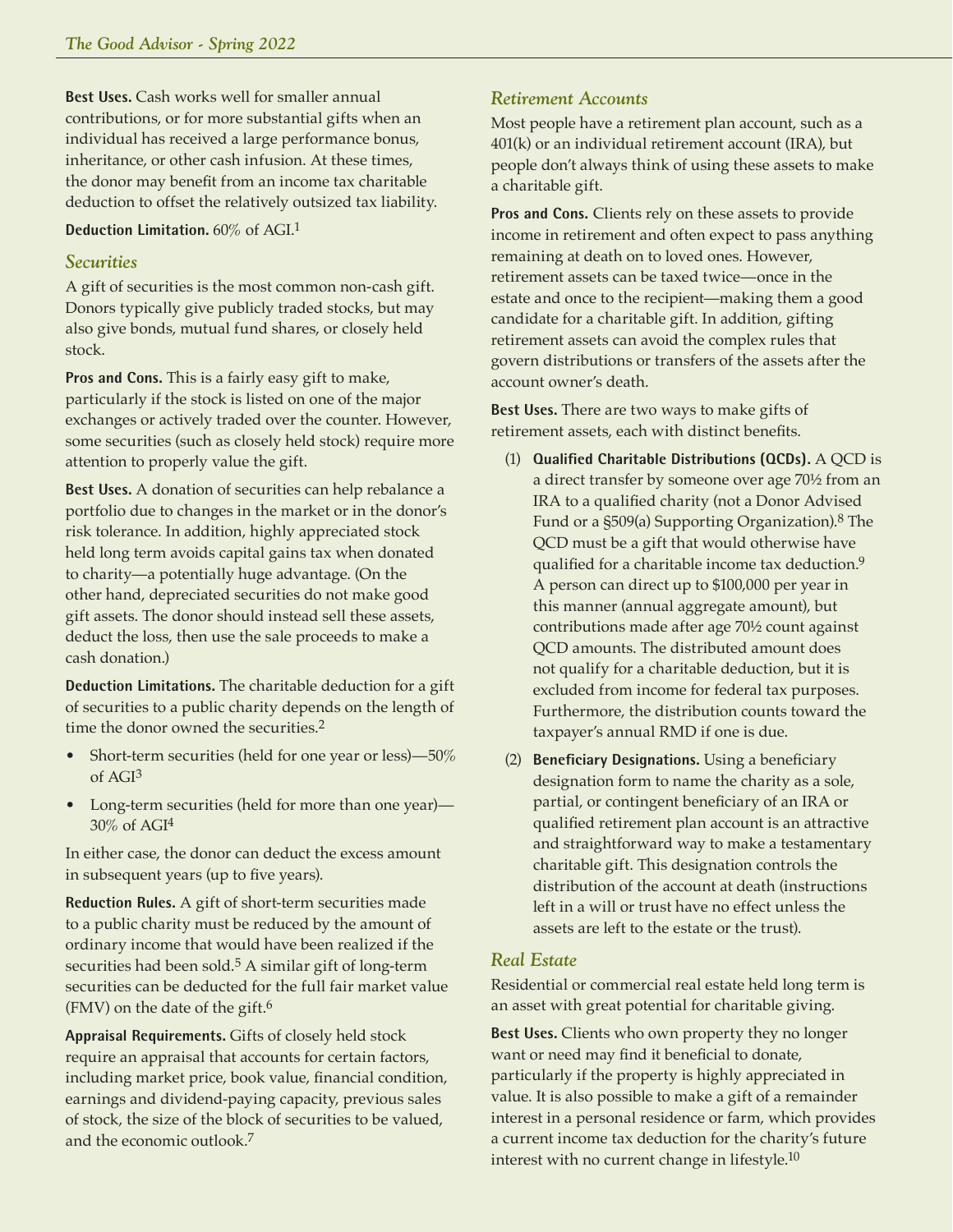**Deduction Limitations.** Long-term property is deductible up to 30% of AGI. Short-term property is deductible up to 50% of AGI.

**Reduction Rules.** The donor can deduct a contribution of real estate for FMV if held for the long term and avoid capital gains tax on the appreciated value. Otherwise, a gift will be valued at FMV minus any amount that would be considered ordinary income to the donor if the property were sold. The recapture of the depreciation deduction previously taken by the owner is considered ordinary income.11 Also, if the owner regularly purchases and sells real estate for profit, the properties might be viewed as inventory, which is considered ordinary income property.12

**Appraisal Requirements.** An appraisal is necessary to properly value the real estate. The value is based on its "highest and best use," which may be different than the donor's use or the how the charity would actually use it.13

In addition, the charity itself will likely require documentation before accepting a gift of real estate (e.g., an environmental review, a clear title search). The donor will need to consult with the charity's development office.

#### *Tangible Personal Property*

Tangible personal property includes items such as antiques, artwork, precious gems, coin collections, and motor vehicles. It does not include land and improvements (buildings and permanent structures).<sup>14</sup>

**Best Uses.** These are typically items (or collections of items) expected to increase in value. However, there may come a time when the holder no longer wishes to manage their collection or wishes to give a specific item to a certain charity.

**Deduction Limitations.** Like other assets, long-term property can be deducted up to 30% of AGI and shortterm property can be deducted up to 50%.

**Reduction Rules.** The donor can deduct a contribution of long-term property for the fair market value. Otherwise, the gift will be valued at FMV minus any amount that would be considered ordinary income to the donor if the property were sold.

A donor must also consider the related-use rule: If the gift of tangible personal property is unrelated to the charity's exempt purpose, the deduction must be reduced by the amount of gain that would have been realized had the property been sold at its FMV.15

Furthermore, if the charity disposes of the item within three years, the donor is subject to an adjustment of the tax benefit.16 An exception is made if the charity certifies that the property had a related-use function and was actually used in that capacity before its sale, or that the

intended use of the property at the time of contribution became impossible or infeasible after the gift.17

**Appraisal Requirements.** In addition to the general requirement that all property valued at more than \$5,000 have a qualified appraisal, certain types of property require additional or specific documentation. For instance, gifts of artwork require photographs and attachment of the appraisal itself. Further, due to abuse in claiming deductions, gifts of motor vehicles can be limited to the price the charity receives at a subsequent sale.18

## **Basketball at the Super Bowl**

In 1993, Michael Jordan and Larry Bird—two of the world's most popular, skilled, and competitive basketball players—were featured in a Super Bowl commercial for McDonald's. The premise was an outrageous game of HORSE in which the winner received a Big Mac. While it may not have been intuitive to suggest that basketball players would be a great fit for a championship football game, McDonald's understood that the players' star power and charisma, combined with the clever premise, would result in a win.

A donor planning a large charitable donation may also have uncommon ideas. With your knowledge and guidance concerning rules and options, those creative gift ideas may just result in a win-win for the donor and the charity.

### **ENDNOTES**

- 1 IRC §170(b)(1)(A); Reg. Sec. 1.170A-8(b).
- 2 IRC §1222.
- 3 IRC §170(b)(1)(A).
- 4 IRC §170(b)(1)(C)(i).
- 5 IRC §170(e)(1)(A).
- 6 Ibid.
- 7 Reg. Secs. 25.2512-3(a), 20.2031-3.
- 8 IRC §408(d)(8).
- 9 IRC §408(d)(8)(B)(i).
- 10 IRC §170(f)(3)(B)(i).
- 11 IRC §170(e)(1)(A).
- 12 Ibid.
- 13 *McGuire v. Comm'r*, 44 TC 801 (1965).
- 14 Reg. Sec. 1.48-1(c).
- 15 IRC §170(e)(1(B)(i).
- 16 IRC §170(e)(7).
- 17 IRC §170(e)(7)(D).
- 18 IRC §170(f)(12).